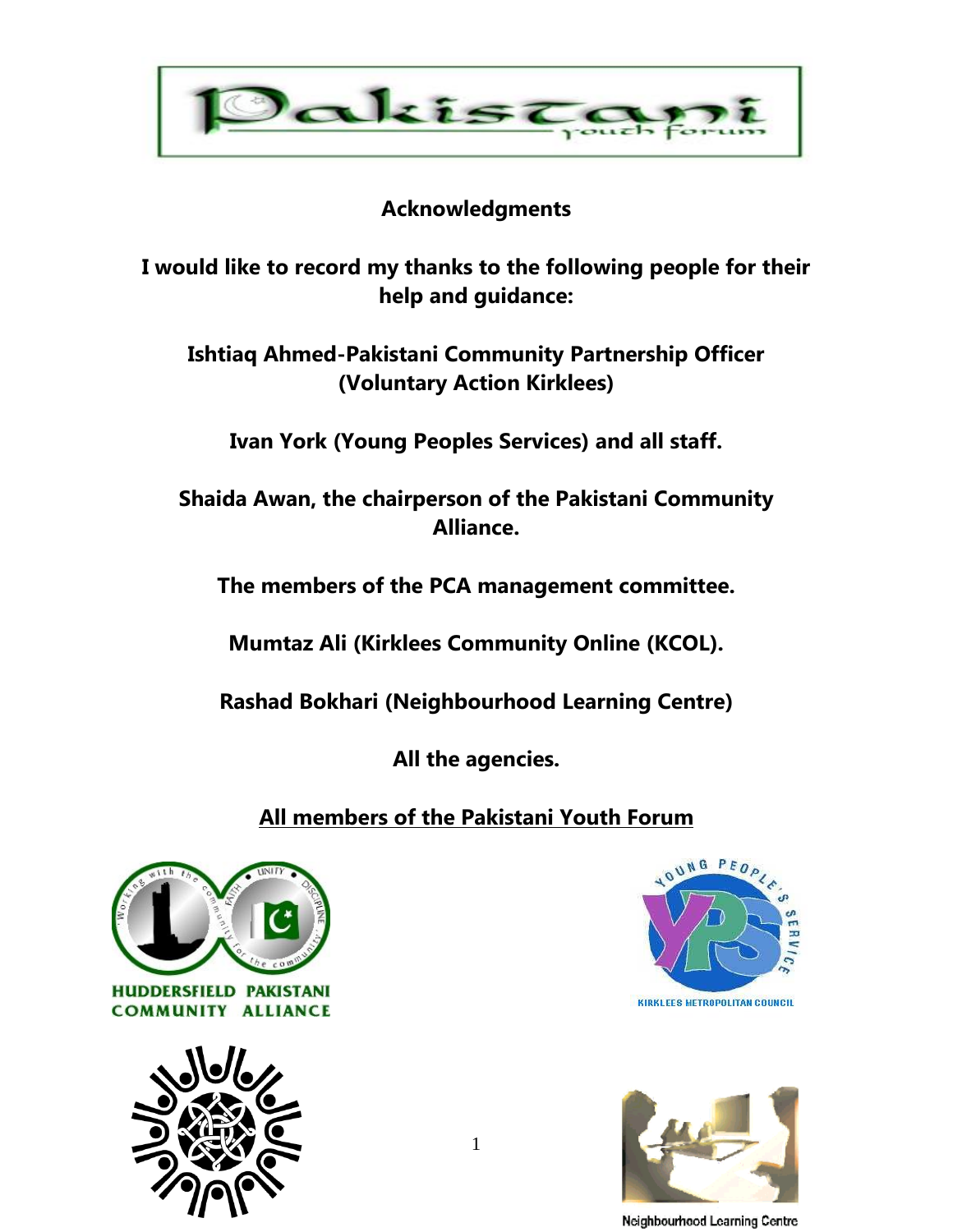### **Introduction:**

Pakistani Community Alliance (PCA) in partnership with Young People Services (YPS) supported the development of Pakistani Youth Forum. Pakistani Community Alliance was accountable of day to day running of the project in between 1st October 2002 to 31<sup>st</sup> March 2003.

The aim was to establish Pakistani Youth Forum as an independent network of Pakistani young people, with the capacity to advocate on issues and concerns relating to young people for the development of appropriate youth services.

For this we have targeted young people between the age of thirteen to twenty-five, both male and female, in order to secure their input for the formation of the Forum. It was also used as a platform to enable young people to discuss their every day problems.

## **Background.**

Pakistani Community Alliance by involving its youth members carried out a numbers of informal meetings with young people in Thornton Lodge, Lockwood, Birkby and Fartown areas. The forum has identified a core of Fifteen Pakistani young people from different backgrounds who were invited to attend the residential course to help us to formulate a vision for a Pakistani Youth Forum. This was also seen as an opportunity to prioritise key concerns in areas of needs, which would then go to inform and facilitate activities for engaging and consult more and more Pakistani Young people.

A report containing recommendations from the residential was presented at an open meeting of Pakistani Young people at the Hudawi Centre. About eighty young people (50 men and 30 women) attended the meeting. Also, present at the meeting were Cllr: Mehboob Khan, Cllr Mohammed Sarwar and representatives from the key agencies. I.e. Community Support Services, Police etc).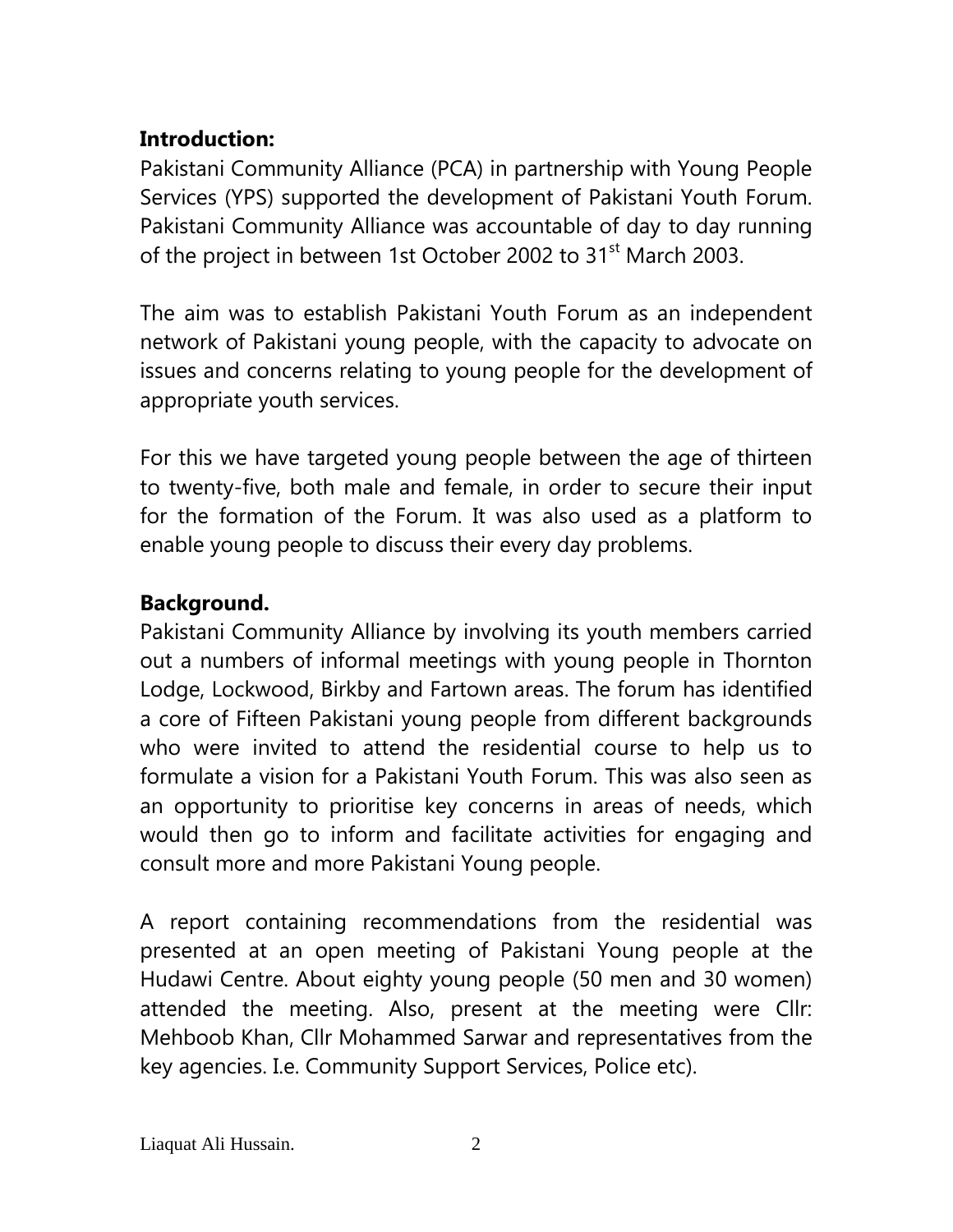The findings of previous consultations together with recommendations from the residential were presented, discussed and modified in line with the feedback at the open meeting.

The key recommendations identified at this stage were:

- More open community events to share information and ideas aimed at involving young people.
- More consultation with young people to encourage them to participate in the forum and raised their concerns.
- More organised sports events/activities.
- Youth clubs to offer sports, recreational and education opportunities in a motivated environment.
- Information on what is available in terms of education, recreation and development opportunities to be made available freely using local contact points.
- Common platforms for the young people giving them a chance to share and explore common interests and opportunity to address these.
- More educational programs, which aim to give the young, people a sense of identity and direction in their social life.
- Development of educational, and training programmes to channel the creative energy of young people in improving the quality of their lives.

In order to further engage Pakistani young people and generate interest in the formation of PYF, we have organised a series of events with particular interest to young people. For example, the Asia Cup 2002 indoor football tournament had attracted more than three hundred youths. Mr Barry Sheerman local MP launched the Asia Cup 2002; Cllr. S. Smitheson and Saied Laher from Community Education & Regeneration were also present. They had the presented the winning team the Trophy cup. The Huddersfield Town Football Club donated the trophy and the Leeds UTD FC sponsored football shirts. Other supporting agencies included NLC, Outlook, JPL, Lifeline, Sanam, and Aleem & CO, etc. We also encouraged youth involvement in various community cohesion events during the

Liaquat Ali Hussain. 3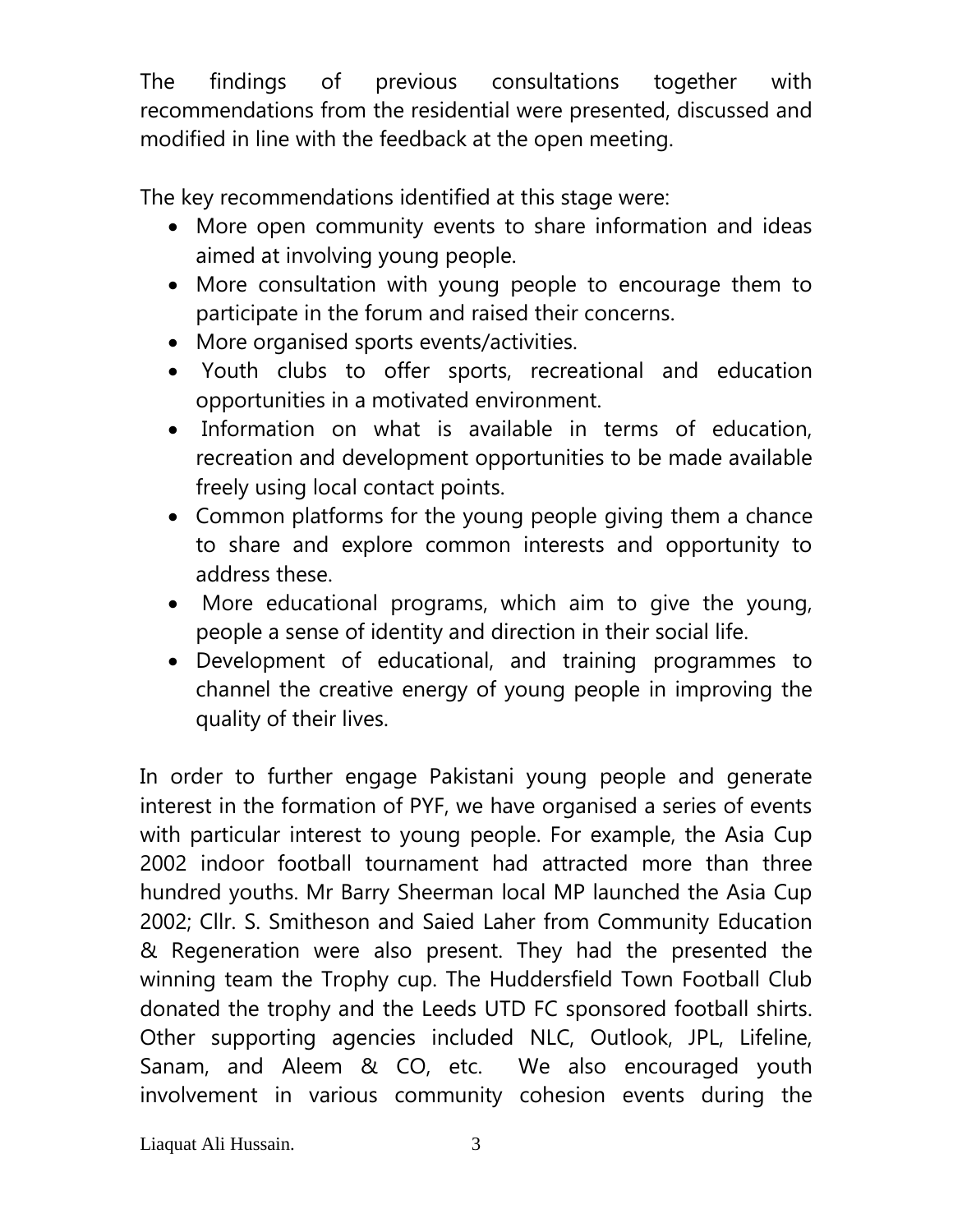summer period. The highlight of this was the Thornton Lodge community festival through the Neighbourhood Learning Centre, which was opened by the Mayor. PYF members had also taken part in various programmes by the Chanun Youth Theatre. These programmes provided welcomed opportunities for the publicity of PYF.

# **Aims/ Objectives.**

The aims and objectives were mutually agreed by Pakistani Community Alliance and Young People Services, they are as follows:

- Develop opportunities for young people to participate in a range of activities and programmes, which will develop their confidence and competence in dealing with issues of concern to them, their peers and their community.
- Encourage collaboration, where practical and appropriate, with the Kirklees Young People's Service, on issues relating to young people in Kirklees.
- Assist the YPS in establishing constructive relationship with young people from Asian/British backgrounds that will inform the future development of youth programmes in Kirklees especially the emerging ConneXions Service.
- Plan a residential, which would help in team building, confidence, and exploration to work out an action plan for the next twelve months.
- Support the active participation of the PYF, when and where appropriate and workload permitting, in YPS events and activities such as training, common planning and consultation especially as regards to youth work with young people.
- Set up the steering group by introducing young people across Huddersfield, which will represent both genders.
- To create cell groups of young people in all areas of Huddersfield. (Lockwood, Thornton Lodge, Birkby/ Fartown, Paddock and Crossland Moor).
- Data collection by PYF and supplied to the YPS central office.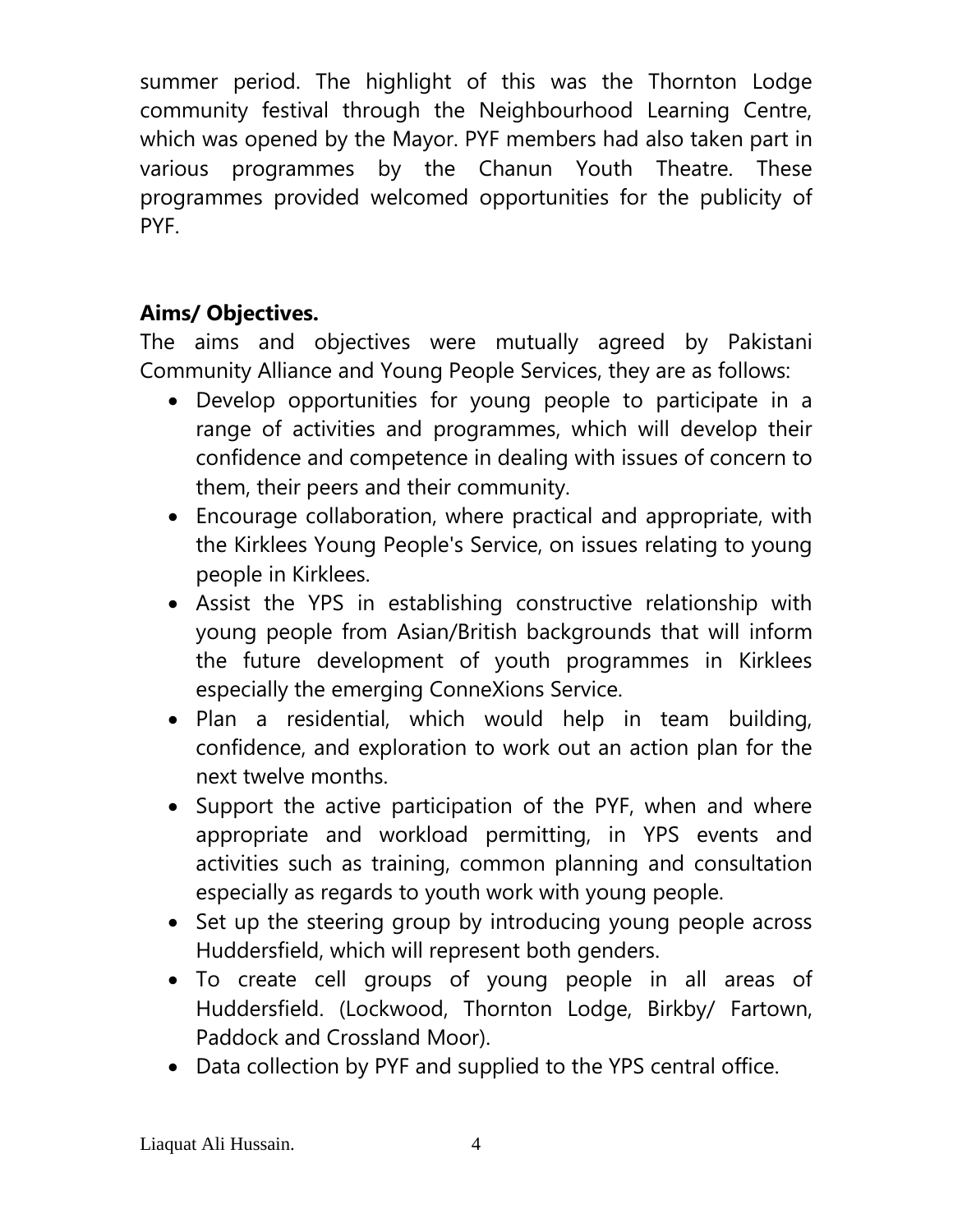### **Outreach Work.**

The research was conducted by visiting the local youth provisions. Mosques, lead community locations such as Shopping centres, community centres, and local schools and bus station, Local Businesses, Colleges, the key people from the community. The outreach work was predominantly undertaken in un/social hours.

#### **Resources.**

The Neighbourhood Learning Centre played an important role in contributing their resources by giving us the opportunity of running meetings, preparatory work and flexible hours. In addition to this they have allowed PYF to use their other facilities such as the venue and their Kirklees Community Online (Kcol) Centre.

The main communication resource implemented to contact young people was the mobile phone.

As many individuals did not give their landline numbers due to privacy reasons. E-mailing was regularly used to maintain the contact with all people concerned and plenty of legwork was required.

### **Network**

About three hundred young people were approached and two hundred and forty were males from these approximately sixty were females. Their views are as follows:

- 1. Unemployed,
- 2. No formal education qualifications
- 3. Lack of confidence
- 4. Victims of unlawful circles.
- 5. Vulnerable to drug and crime environment.

A very large number of organisations across West Yorkshire have been approached. See page eight.

The method adopted was face-to-face talking to young people and meeting with their families. We developed close links with the people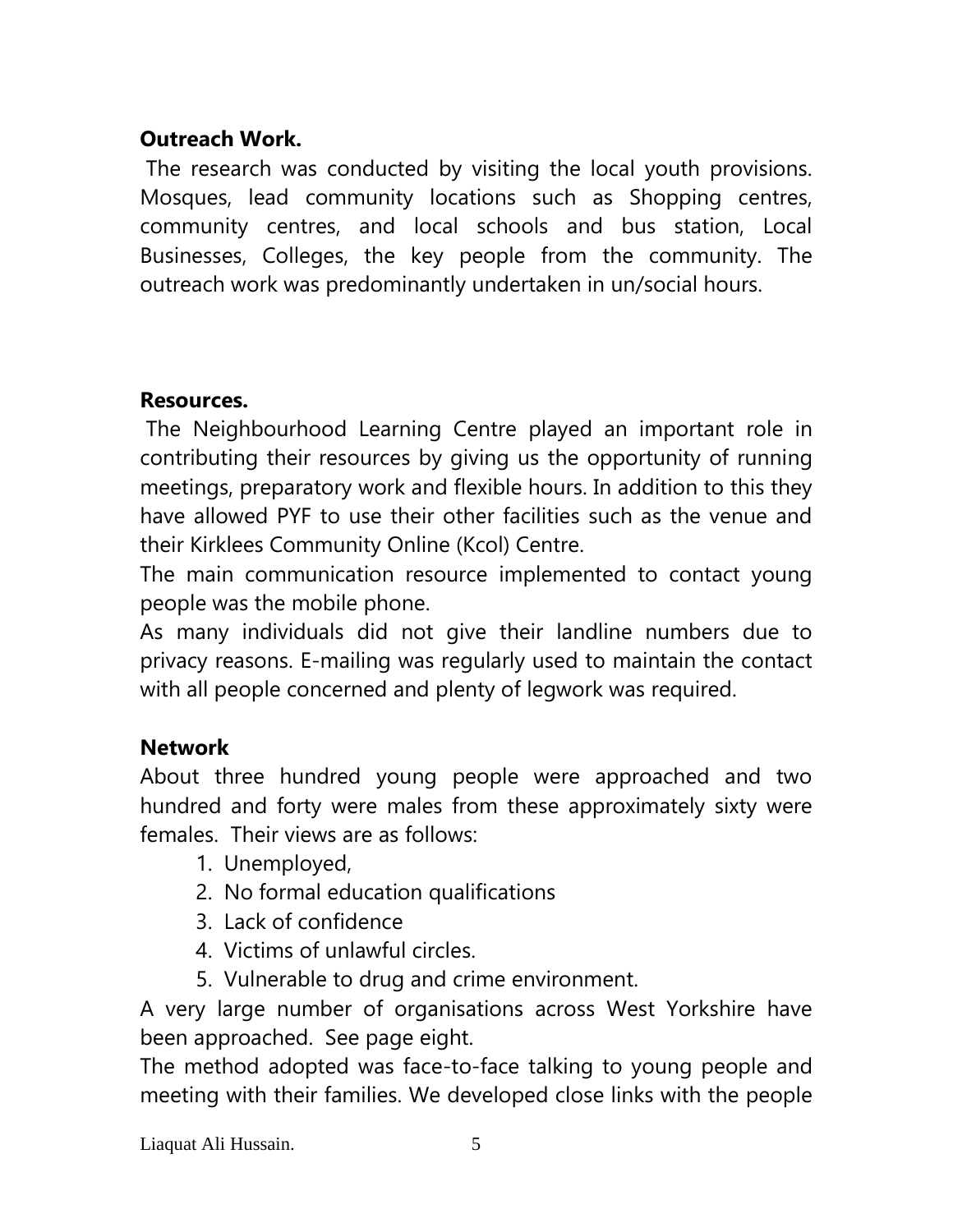concerning. The relevant people were contacted to gain additional support required to enhance the project. This network included elected members, local businesses, Teachers and Imams (Religious scholars) etc.

#### **Duration.**

Once all the above were identified a coherent, transparent understanding was established. This was a crucial time for us to adjust in order to identify the essential information. Utilise this information to bring some benefit to these young people. An electronic/hard versions presentation pack was designed to inform the user groups.

**Consultation** Few questionnaires were designed to identify the young peoples needs. As many consultations had already taken place by their agencies before. The general feeling amongst the young people was that the agencies, local authority is not doing enough to meet their needs, they never meet their promises. They felt that they are not valued, respected and no feedback on findings was shared with them.

The findings of the questionnaire are as follows:

• Mountain of spaghetti

Few leaving school this year felt they do not know much about the big wide world they are about to enter. These young people summarised the youth provision, education and general awareness as a mountain of spaghetti. They felt they need direct, well constructed, and focused information if they are to find the right path forward.

Lack of opportunity to express and discuss their problems.

One young female had a photo of her future fiance for over a month while she was at school. She finally decided to go and speak to her teacher; with teardrops down her cheeks, deeply emotion, she was upset and confused. She was introduced to a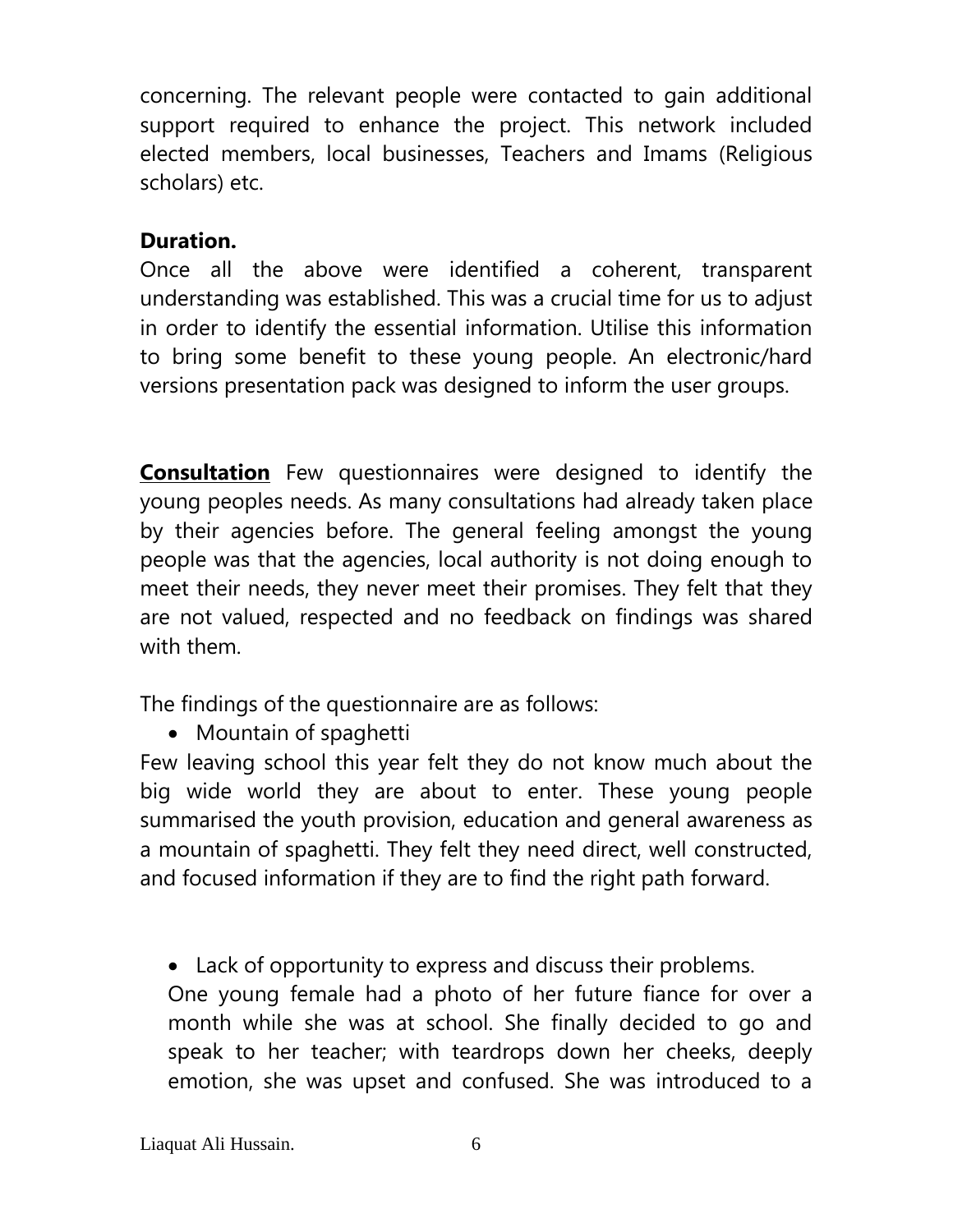confidential Counselling Service. It was easy for her to speak to someone and seek advice and support.

• Barriers.

Over the last few months many young of the people mostly year eleven have requested revision clubs in their local areas to be run out of school hours. Many said "they would like the revision clubs to take place at a venue which would be central and neutral. Due to the divisions e.g. different groups it was very difficult to unite whole community to use a specific location so decided to look for a neutral place to overcome this problem.

• Quality Time

Due to the social and economic pressures at all levels starting from parents that affect their overall responsibility to their children's. Many Imams (Religious scholars) feel that they were used to take up additional parental responsibility. The schedule of a typical Muslim child is to go to school at 9.00 am until 3.15 pm and from 4.00 pm onwards to 7.00 pm at the mosque learning Urdu and Arabic languages. This decreases the child's performance in homework areas. We wish to have enough resources to run a Home Work Clubs as some venue set up for child to carry out his/her homework.

Due to this in our region many have started to address this with positive initiatives being developed where the child is educated in segments after school hours with each segments sensitively tailored approach comprising of small number of students, monitored and evaluated to making sure that greater emphasis is on focused delivery with everlasting memory. Al-hikma Centre, Neighbourhood Learning Centre, and Home Study group in Bradford are the present pioneers.

• Blame

A large number of young people felt that they should be not to blame for not engaging in the local youth provisions. rather the central government to the local council are to blame. They feel this is due to lack of consistency and approach. The young people are willing to participate if the venue, activity, environment, staffing is best matched to their way of thinking.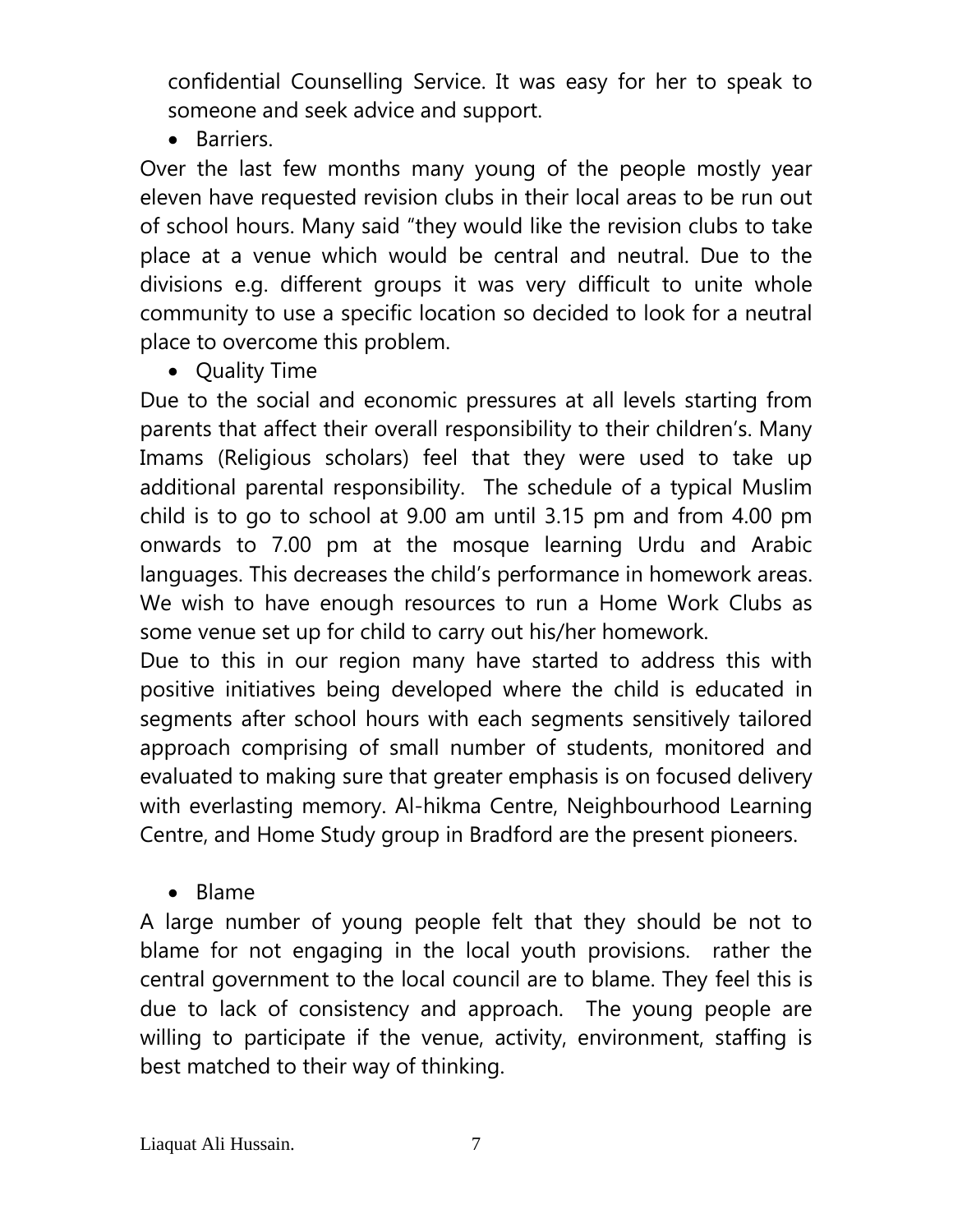# • Transparency.

Majority of young people do not understand the structured policies, practises that are implemented by the mainstream/ voluntary bodies. More transparency, awareness and training on these structures would help in improving the communication with view to improving participation.

**•** Trust

Many young people have lost trust in the local council. The lack of involvement with the local counsellors, the streets are filthy, over all maintenance is very poor, departments take too long to response, community centres run down.

• Sustainability.

Many young people influenced by their immediate guardians and their past experiences are very concerned that every year so many organisation spring up across our region. Over time few of these organisations lack momentum, inspiration, determination and passion. This is a very important issue if the Pakistani Youth Forum is to attract sustainable growth. Pakistani Youth Forum is committed to partnership work and is determined to making sure that the young people from the British Pakistani community is involved in taking up ownership from the start.

- There is no real involvement of young people in the affairs of the community and particularly in the main community structures.
- Many who spoke for young people often had no real links with young people and hence were not in position to advocate for young people.
- The young people need to be encouraged, nurtured to speak for themselves. Majority of young people are responsible citizens and they do realise their responsibilities. With some of help and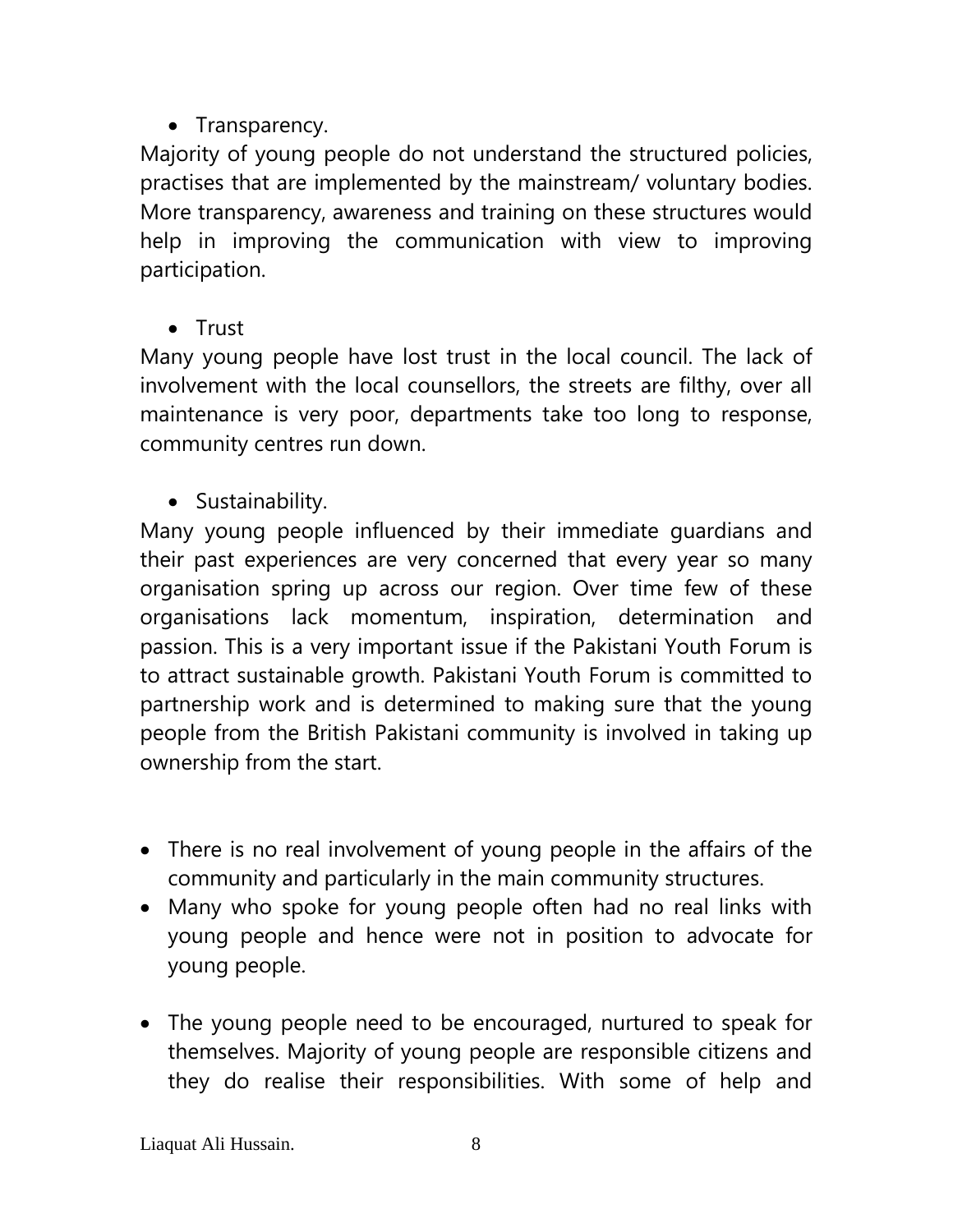encouragement they can speak for themselves with confidence and insight.

### **Communication**.

Building a credible relationship was the first step towards building a common ground to work from. This was achieved by recognising their individual needs and best catering/ matching them by being casual and informal. This allowed young people to open up to their inner feelings. There are many issues,

concerns and needs that are alarming. There is a strong need to work with parents to improving the awareness of flexibility and choices. These options are vital if we are to engage/involve young females. There is a need to be very culturally and religiously sensitive.

### **Activities**.

We have regular activities running across Huddersfield. The young people participate in the local youth clubs. PYF members have started to plan their own leisure activities in their own areas. This has resulted in different areas that have history of rivalry actually participate in activities together. Thus facilitating communication, bettering relationships and positive signs for interaction with other parts of Huddersfield and communities.. The activities are run by our Youth Champions. Youth Champions are the movers and shakers on the front line. They facilitate meetings, booking venues, increasing membership, and promoting PYF.

#### **Meetings**

The tone of the meeting we have kept was very casual. However we did agree collectively what issues/concerns/ topics needed addressing during the phase of that week or month of the meeting. This proved to be constructive, more new young people joined the meetings, this exercise proved a sense of openness, casual approach and welcoming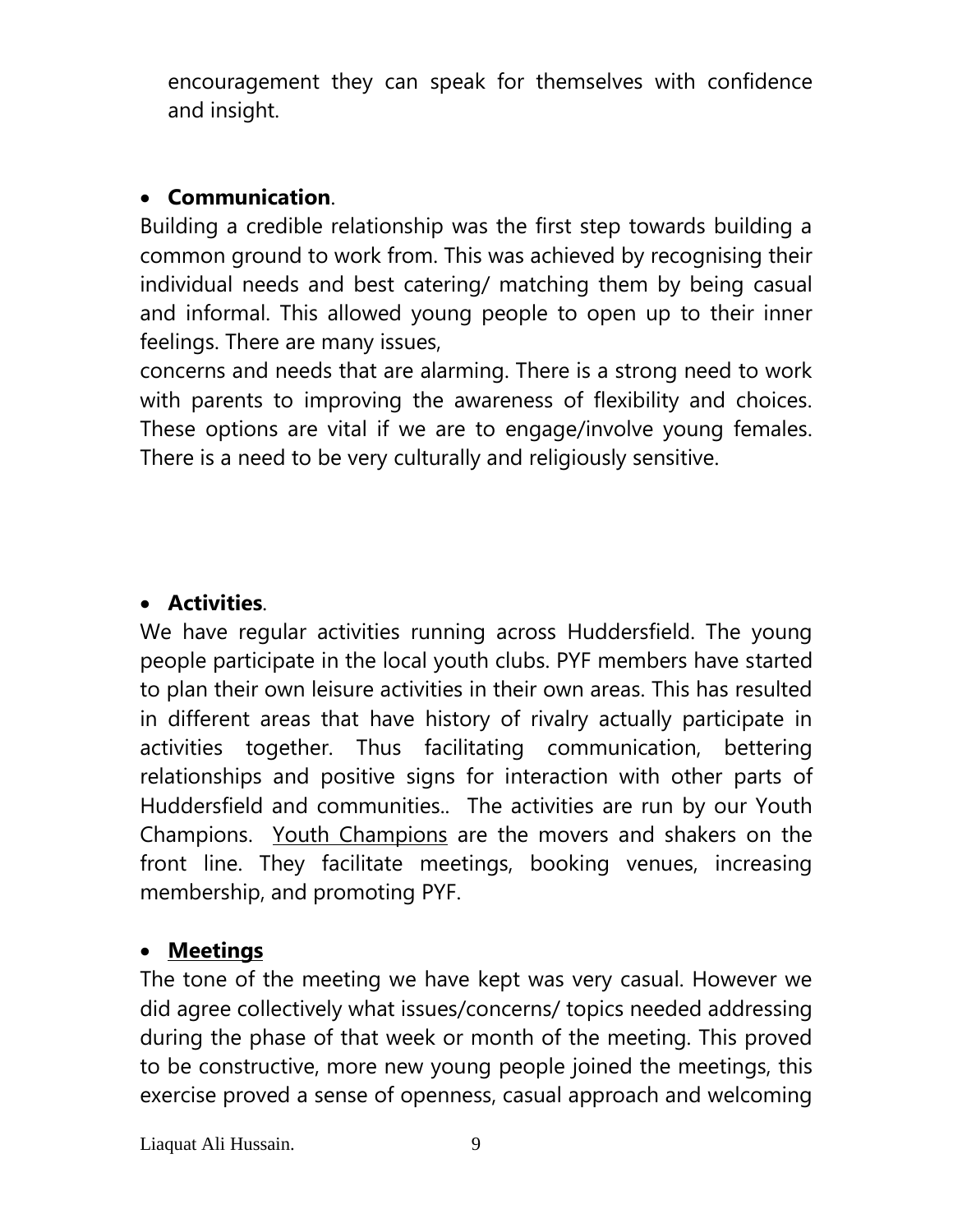atmosphere. It also provided an impression of we are approachable and we felt that this was a good gelling experiment. The real buzz was when young people started to express their feelings without conditions and structure. However now that we are "rock'n rolling" with the twist of "bangra" we are introducing the infrastructure of running these meeting on a regular basis with the introduction of more formalities in running a meeting.

The meetings will take place on every third Wednesday of the month, as PCA meet every first Monday of each month.

#### **Core Group.**

The young people make up the core group from the British Pakistani community across Huddersfield. Both genders are being represented, with males being the majority. These members are the very Youth Champions from the local cell groups from Birkby/Fartown, Thornton Lodge, Lockwood, Paddock, and Crosslandmoore. The target was to identify two males and two females from the areas above. (See recommendations for females). These core group members very well attend the meetings. The passion, determination and good will are motivating each other. The general feeling is that once they have completed their training, this will take this group strength to strength. The bonus if this infrastructure is the fact that at one meeting all Huddersfield is being represented on one table. This opportunity enables sharing and exchanging information collectively and developing unity.

#### **Residential**.

Initially we agreed that the members of the PYF would co-ordinate this outdoor activity. In the interest of ownership they would carry out research and bring back information to the committee as to where, when and total cost of their chosen place of residential. Many did invest time into research and came back with some excellent information. Unfortunately all of these venues were already booked. As a result contacted YPS, who gave us contacts, which we are pursuing. PYF members have now allocated responsibilities, swapped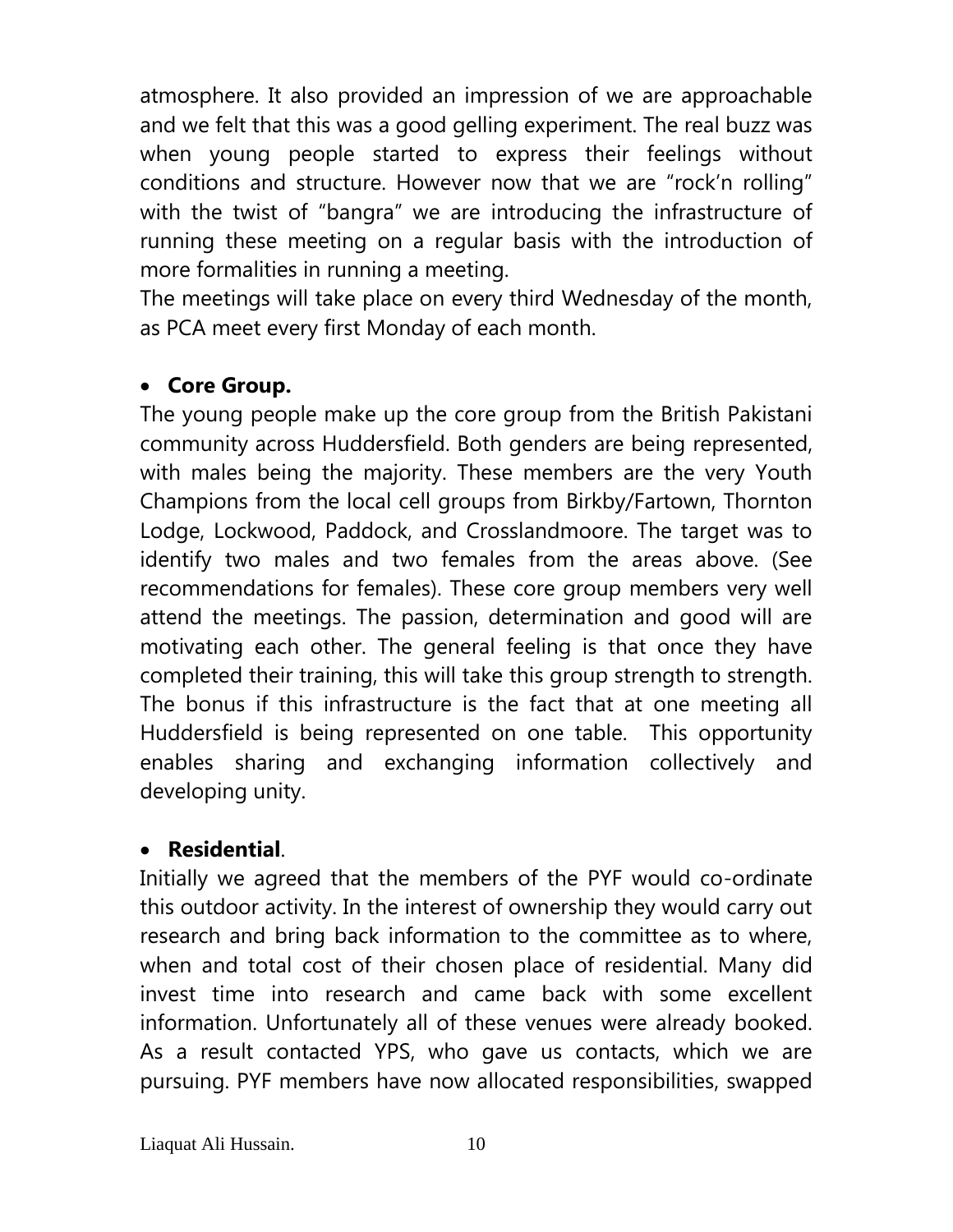roles to find a suitable venue. All their time and effort is going to be truly valued by the introduction of the Millennium Volunteers Awards.

### **Constitution**

This has been completed and is agreed upon by PCA/PYF. The intentions are that the PYF will operate independently in the future but at this stage it has been agreed after great deal of deliberation that PYF would be better represented and strengthened with the support from the PCA.

PYF will operate as a sub-group.

## **Present on going projects**. (**Successful Interactions)**.

The Pakistani Youth Forum members were introduced to the ConneXions/ Careers centre in the town centre. PYF's role is to work along with other members of the divers community and help in designing, improving their services. This is a first time opportunity to help in influencing decisions at this level is a break through. The eight young people at the first meeting felt valued, acknowledged and respected, thanks goes to the staff at the centre with their casual, open-minded approach as they have now established credible understanding of PYF members are keen to repeat this involvement with all agencies across our region

1. PYF came across information about a ConneXions centre in Oldham that has blossomed into an information point with very high turnover of young people. We are planning a one-day tour of this town. The overall aims are to educate our selves by researching our neighbours before and after affect of the riots. This will provide an opportunity to make their own mind up, as opposed to being brain washed by the media and other propaganda. See and hear first hand what caused the tensions and the break-up of communication. How and by what initiatives they have engaged in to bring stability and harmony back into their region.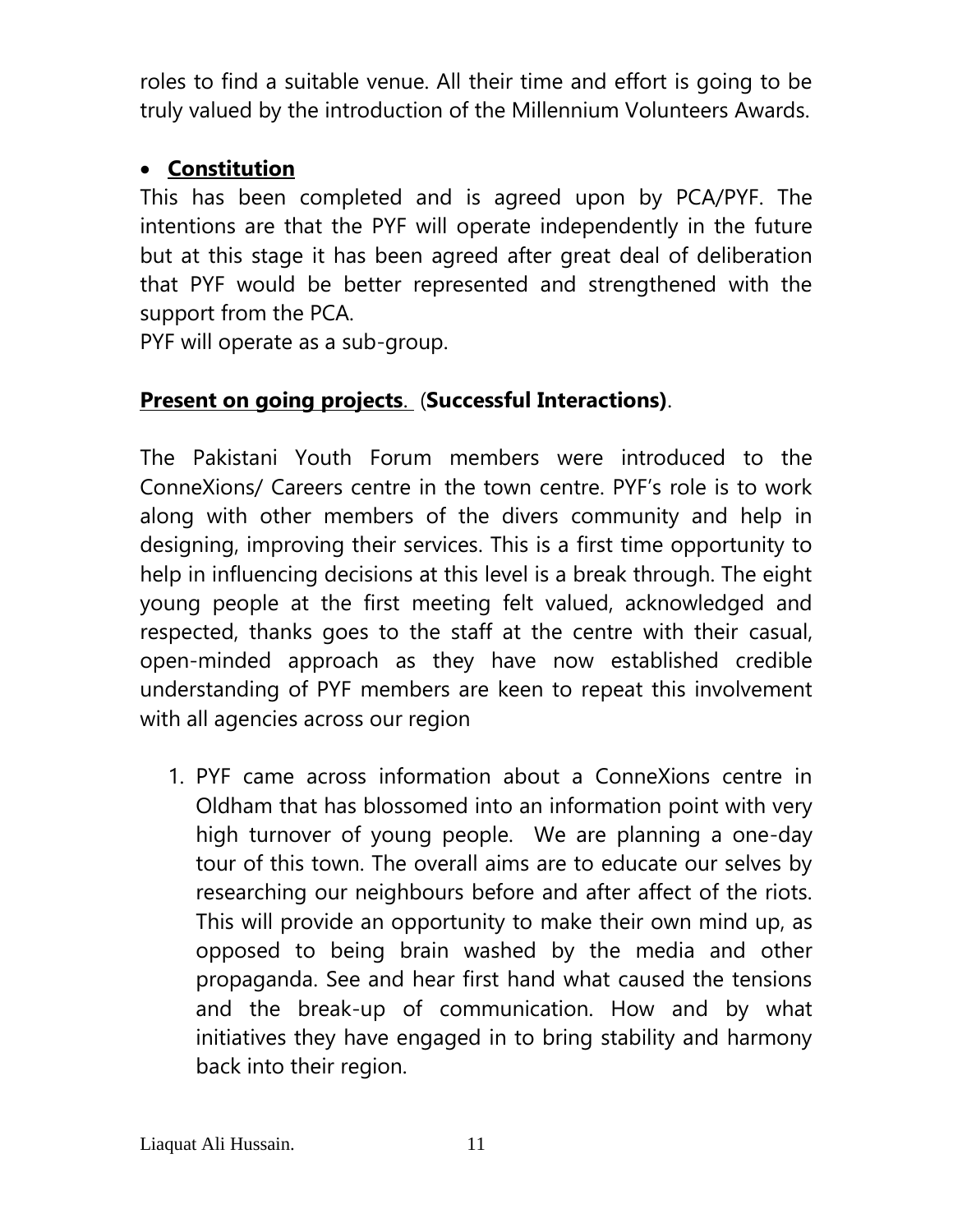- 2. This practice was highlighted with greater emphasis in broadening the views of Huddersfield young people. Planning is in progress to extend this to touring at a national level. These young people can bring back home the good practise facilitated in partnership between Pakistani Youth Forum, ConneXions, Local Impact and Careers Services. There are many benefits from this visit as we can learn from their experiences after the riots in 2001.
- 3. PYF are looking forward to being involved with IYCE. Adding their contribution in making a difference towards influencing decision making at all level of their lives, whilst progressing to adulthood.
- 4. Making Things Equal has attended our meeting to introduce their aims/objectives around drug misuse. We have requested training on drugs awareness and their effects as a starting point.
- 5. Community United Project (CUP) is another agency who attended our meetings. They have regular activities across Huddersfield on a daily and weekly basis with the theme of Football. They have offered to involve PYF members to join in their accreditation training. Many are considering their invitations to participate.
- 6. Learning Chest has been approached to seek funding to facilitate courses on: Chairing, Minute taking, General Sectary, Trustee, First Aid, CSLA, Health & safety and six units from Youth Train co-ordinated by YPS. (PYF have been offered a choice of ninety courses to pick from).
- 7. The courses can be funded through the Learning Chest, which is managed by Groups For Growth.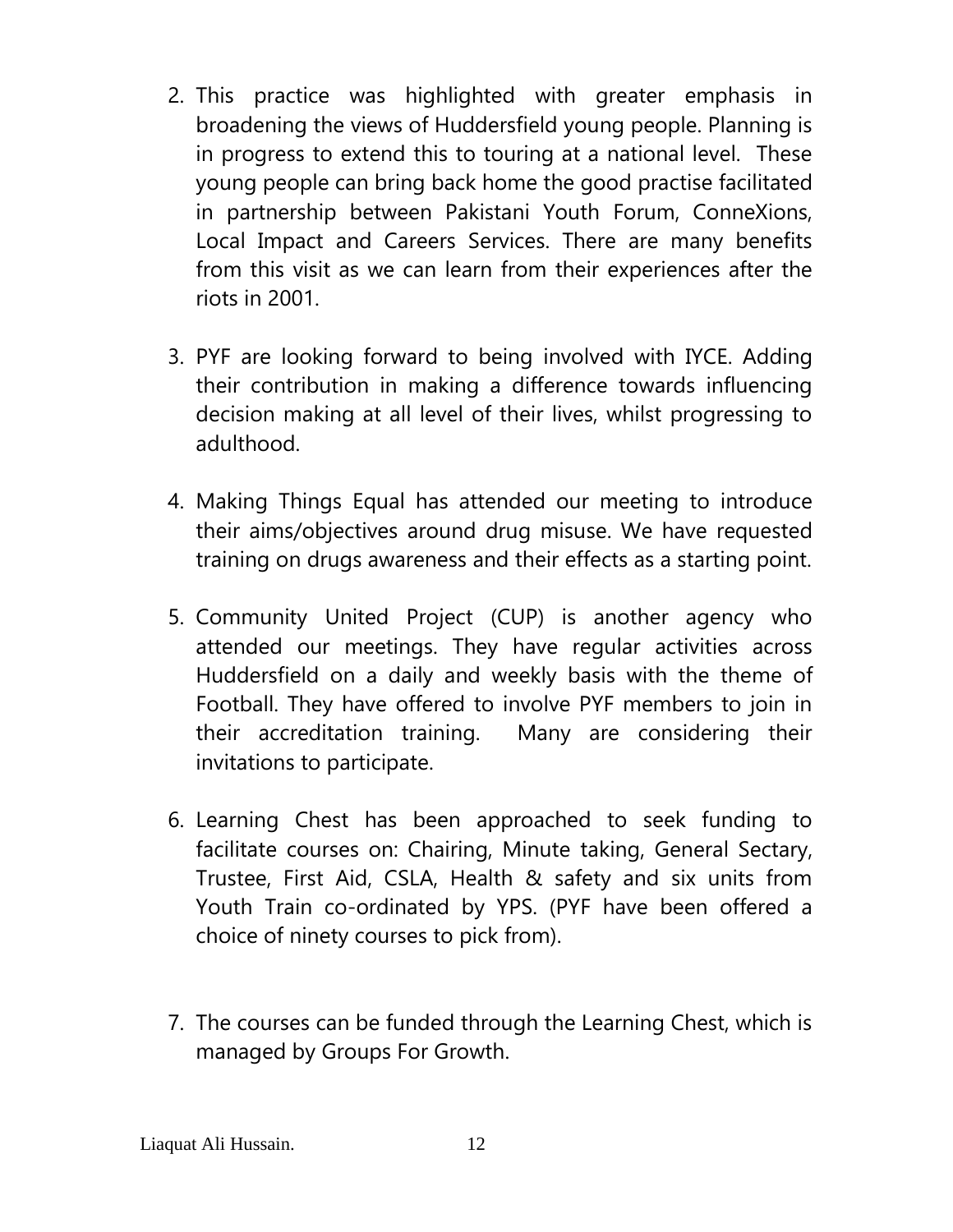- 8. Deighton Sports Arena is being utilised by PYF currently on Wednesday evenings. After discussions with the centre we anticipate block booking for next six months minimum. This opportunity will provide routine/ regularity and will open many door for many individuals. We are working on having outdoor activities during summer period.
- 9. We have started to target young from within schools. This has been very impressive and constructive. We started from Royds Hall School where we did a presentation to a group from the year eleven; this has created so much interest that we have meetings during their lunch breaks. Mostly females attended, who have elected between themselves to become a Youth Champion and now they are planning a leaving party and a fashion show. Their immediate requests consist of Exam revision clubs out of school hours and more awareness of the big wide world they are about to enter. They seek direct information not sign posting.
- 10. A member of PYF has been put forward to ConneXions who will be trained to become a member of their recruitment panel.
- 11. PYF was one of twenty-four South Asian groups who contributed to a consultation led by QED. The emphasis was around Education with Huddersfield input taking up the largest space of the report. ("Our children, their education, our future").
- 12. PYF members were taken to meetings simply to demonstrate what happens in meetings, the culture of office, environment, how approachable many agencies are and introduce the members to follow up any concerns/queries.
- 13. Many members have been helped in completing their applications forms for admissions in university. (UCAS)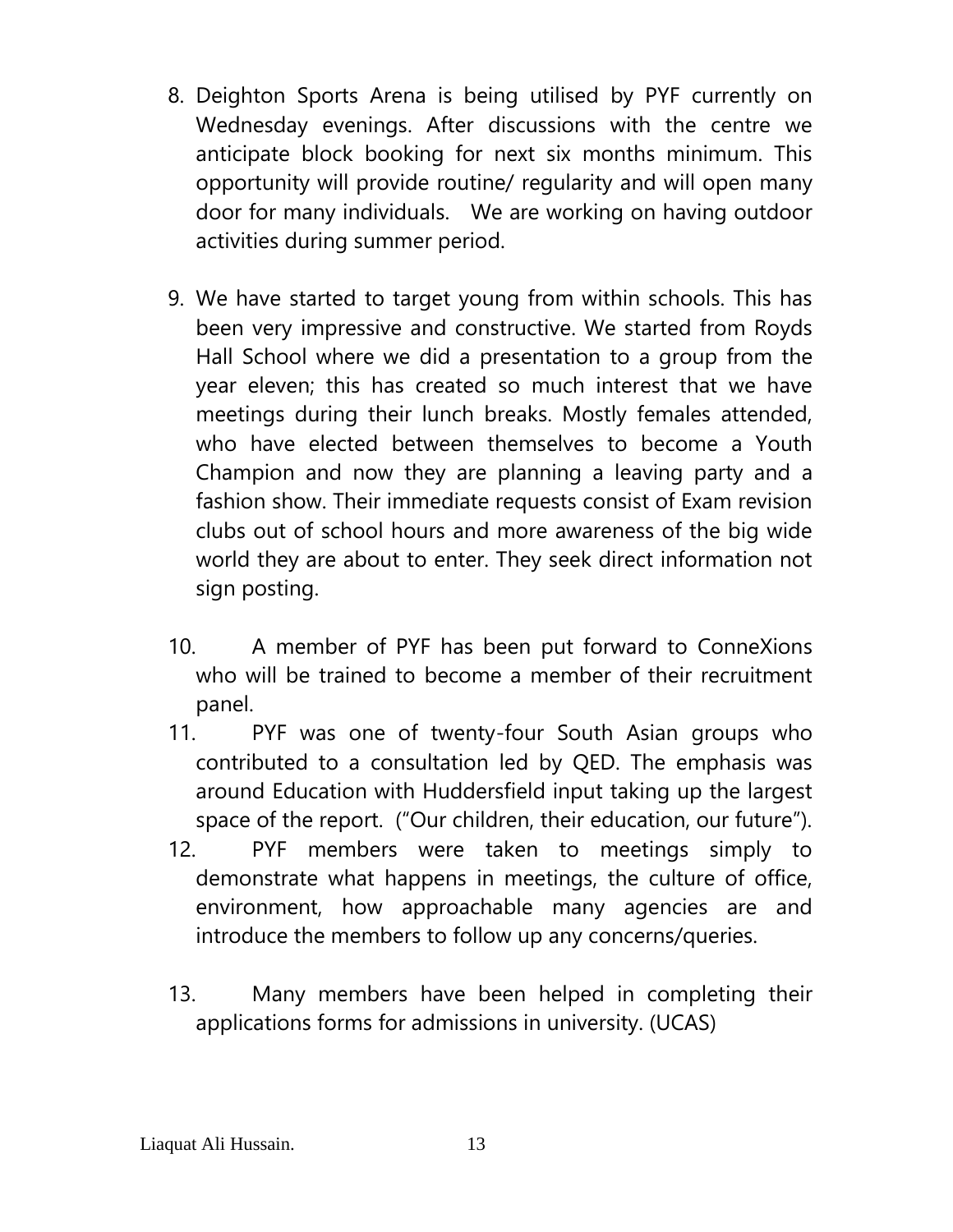- 14. Many members have benefited from advice, guidance, and support around their personal and professional needs.
- 15. PYF members have been actively involved with the launch of the Young Peoples Enterprise Forum. This project is to high light the significance of entrepreneurial aspirations and the difference between being self employed as oppose to an employee. Holding workshops/seminars facilitated by key people in within our local area is carrying out this project.
- 16. Five PYF members are put forward to go on a training session around drugs with Making Things Equal.

#### **Structure of PYF**

The infrastructure has to be created from the right ingredients for it to sustain growth. The main elements implemented and introduced are the steering group training, from which having qualified Youth Champions. These are the role models on the front line who will posses range of multi skills that can add new dimension to a modern management/steering group. See six above.

#### **Recommendations.**

From the consultations and discussions so far with young people there is much interest and support for the idea of PYF. However, these are early soundings that need to be addressed. A great deal of resources will be needed to develop and establish PYF as a vehicle for Pakistani Young People.

Key issues:

1. Although we have contacted and consulted young Pakistani women, we have not been unable to involve them in our activities and planning. This is mainly due to religious and cultural reasons or family commitments. Many females are

Liaquat Ali Hussain. 14